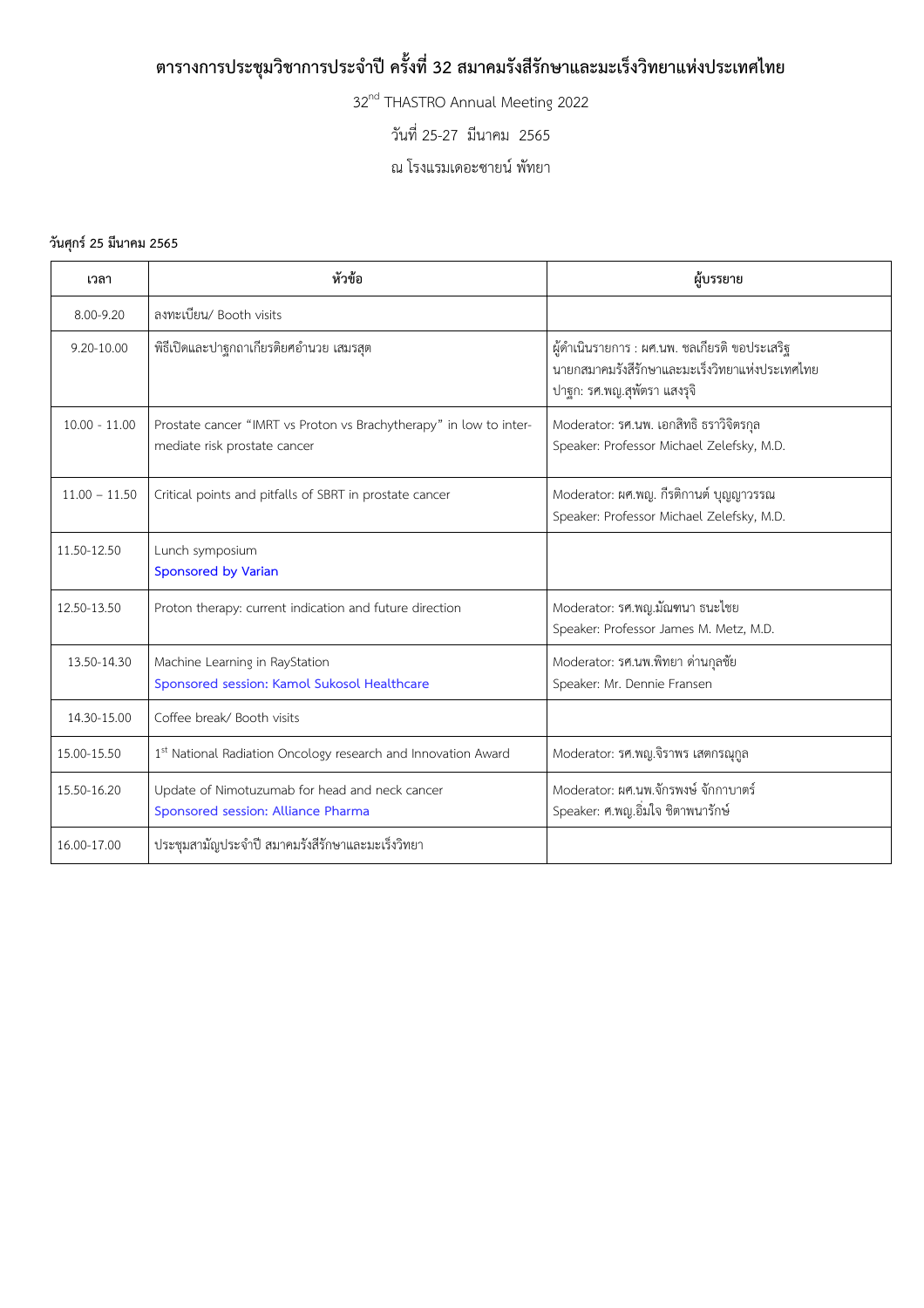## **วันเสาร์26 มีนาคม 2565**

| เวลา          | หัวข้อ                                                                                                                                                                                       | ผู้บรรยาย                                                                                                                       |
|---------------|----------------------------------------------------------------------------------------------------------------------------------------------------------------------------------------------|---------------------------------------------------------------------------------------------------------------------------------|
| 8.30-9.20     | Flash RT: Clinical applications and future direction                                                                                                                                         | Moderator: พญ. สาริน กิจพาณิชย์<br>Speaker: Professor James M. Metz, M.D.                                                       |
| 9.20-10.00    | Sponsored session: PBI                                                                                                                                                                       |                                                                                                                                 |
| 10.00-10.30   | Coffee Break/ Booth visits                                                                                                                                                                   |                                                                                                                                 |
| 10.30-11.10   | Role of topical agents for prevention and management of radiation der-<br>matitis in CCRT patients.<br>Sponsored session Bangkok Drug                                                        | Moderator: ศ.พญ.อิ่มใจ ชิตาพนารักษ์<br>Speaker: อ.นพ.ธราธร ตุงคะสมิต                                                            |
| 11.10-12.00   | Update PET/CT in radiation oncology:<br>Update in PET/CT and PET/MRI tracers in Oncology<br>Role PET/CT and PET/MRI in radiation oncology                                                    | Moderator: ผศ.พญ. ดนิตา กานต์นฤนิมิต<br>Speaker: รศ.พญ. ชนิสา โชติพานิช<br>นพ. ธง โชติชุติพันธุ์                                |
| 12.00-13.00   | - Immunonutrition versus standard nutrition in cancer patients<br>- Immunonutrition during chemoradiotherapy in head and neck cancer<br>patient<br>Lunch Symposium: Sponsored by Thai Otsuka | Moderator: ศ.พญ.อิ่มใจ ชิตาพนารักษ์<br>Speaker: รศ.นพ.วีระเดช พิศประเสริฐ<br>Speaker: อ.นพ.ภูริวัฒน์ เมืองวงค์                  |
| Room A        | Clinical                                                                                                                                                                                     |                                                                                                                                 |
| 13.20 - 14.10 | ASTRO/ESTRO 2021 highlights                                                                                                                                                                  | Moderator: รศ.พญ.จันจิรา เพชรสุขศิริ<br>Speaker: ผศ.พญ. อชิรญา เตยะธิติ<br>ดร.พญ. อนุสสรา ประยงค์รัตน์<br>ผศ.พญ. วริศรา รงค์ทอง |
| 14.10-15.00   | Transforming the adjuvant treatment paradigm in eNSCLC:<br>Immunotherapy era<br>Sponsored by Roche                                                                                           | Moderator: รศ.ดร.นพ. วิโรจน์ ศรีอุฬารพงศ์<br>Speaker: รศ.พญ. กฤติยา กอไพศาล                                                     |
| 15.00-15.30   | Coffee break/ Booth visits                                                                                                                                                                   |                                                                                                                                 |
| 15.30-16.10   | EPA & Cancer Related Complications<br>Sponsored session Abbott                                                                                                                               | Moderator: ศ.พญ.อิ่มใจ ชิตาพนารักษ์<br>Speaker: อ.นพ.ธราธร ตุงคะสมิต                                                            |
| Room B        | Medical Physics & RTT                                                                                                                                                                        |                                                                                                                                 |
| 13.20-14.10   | Radiation therapy shielding design                                                                                                                                                           | Moderator: ดร.พวงเพ็ญ ตั้งบุญดวงจิตร<br>Speaker: คุณพันทิวา อุณห์ศิริ                                                           |
| 14.10-15.00   | Image-guided radiotherapy and treatment verification: Role of Radiother-<br>apy technologist (RTT)                                                                                           | Moderator: ผศ.ดร.ทวีป แสงแห่งธรรม<br>Speaker: คุณวรญา เงินเถื่อน                                                                |
| 15.00-15.30   | Coffee break/ Booth visits                                                                                                                                                                   |                                                                                                                                 |
| 15.30-16.10   | QA & QC: Can we make it better than pass/fail grading?                                                                                                                                       | Moderator: ผศ.จุมพฎ คัคนาพร<br>Speaker: ดร. จีรศักดิ์ คำฟองเครือ                                                                |
| Room C        | Nurse                                                                                                                                                                                        |                                                                                                                                 |
| 13.20-14.10   | Palliative care in cancer patient: Ramathibodi model                                                                                                                                         | Moderator: ผศ.นพ.จักรพงษ์ จักกาบาตร์<br>Speaker: ผศ.นพ.กิติพล นาควิโรจน์                                                        |
| 14.10-15.00   | Psychological and spiritual support in cancer patient                                                                                                                                        | Moderator: รศ.พญ.กาญจนา โชติเลอศักดิ์<br>Speaker: อ.นพ.ลัญฉน์ศักดิ์ อรรฆยากร                                                    |
| 15.00-15.30   | Coffee break/ Booth visits                                                                                                                                                                   |                                                                                                                                 |
| 15.30-16.10   | Radiation complication prevention/management - skin, mucositis                                                                                                                               | Moderator: ผศ.นพ.จักรพงษ์ จักกาบาตร์<br>Speaker: อ.พญ.วิมรัก อ่อนจันทร์                                                         |
| 18.30 - 21.30 | Meeting Dinner                                                                                                                                                                               |                                                                                                                                 |